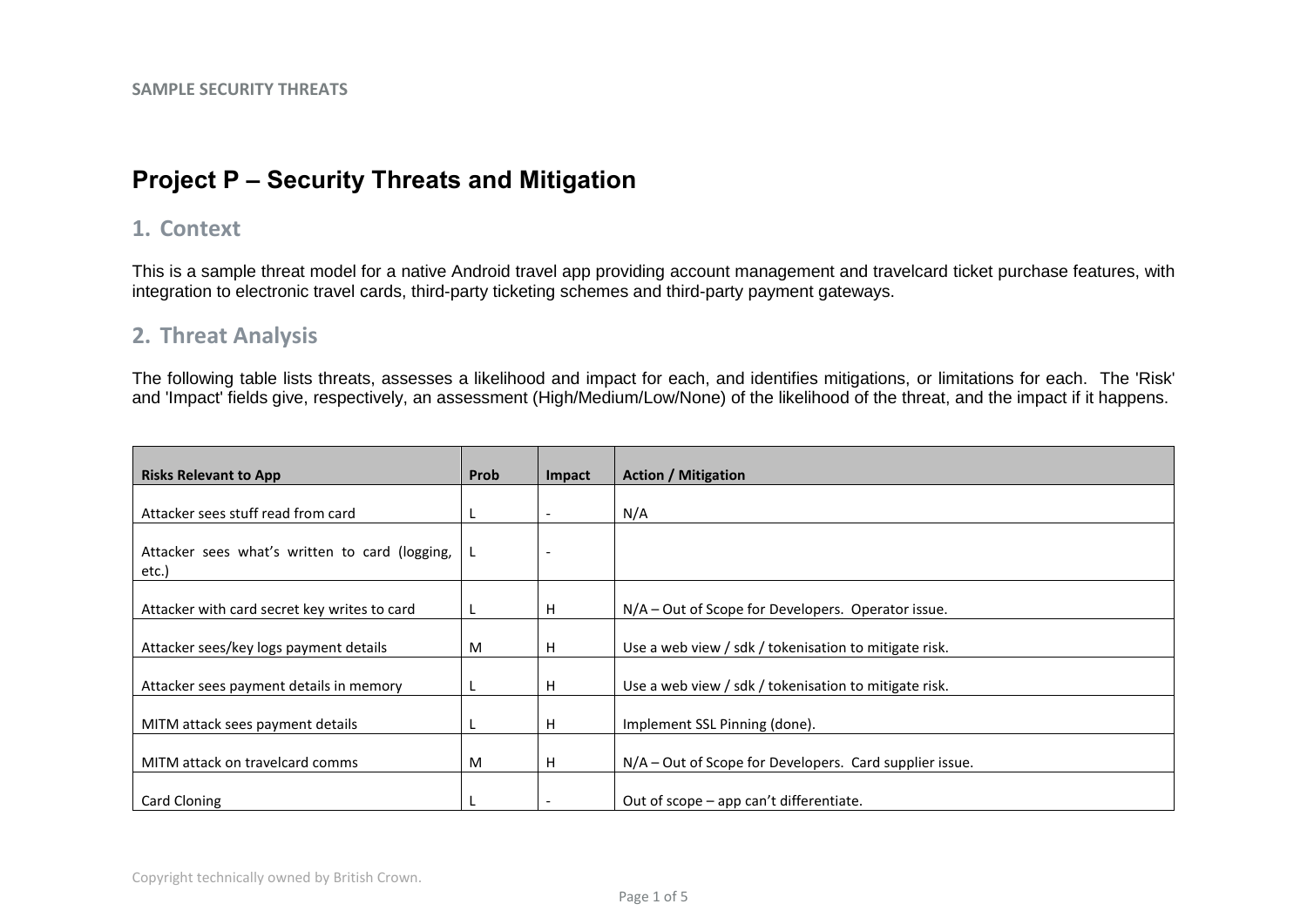| Android<br>screenshot<br>sensitive<br>data<br>ot<br>(pin/password)               | H | н | Prevent screenshot function on screens with sensitive data, e.g. payments.                                                                                                                    |
|----------------------------------------------------------------------------------|---|---|-----------------------------------------------------------------------------------------------------------------------------------------------------------------------------------------------|
| Another user finds app with payment details/<br>set up                           | Н | н | Use password mask CVC. OOS with Payment supplier. Check no repeat                                                                                                                             |
| Privacy - another user sees journey                                              | M | L | Not in scope                                                                                                                                                                                  |
| Fraudulent user uses stored payment details to<br>top up a different travel card | L | н | Out of scope - not storing details. Check no repeat                                                                                                                                           |
| Payment with stolen credit card details (scheme<br>op will block card)           | н | н | Out of Scope - Payment Gateway / Operator issue. Terminal Server issue.                                                                                                                       |
| Rogue version of app (decompile apk)                                             | M | L | Obfuscate code and have signed version. Google validation of authenticity. App<br>validated by TS, App ID, Version Number, Google Token. Solution makes no<br>assumption that app is genuine. |
| Test code (with credentials) debug code left in<br>app                           | M | M | Clean-up app before publishing. Third-party code review.                                                                                                                                      |
| MITM attack on Terminal Server comms                                             | н | H | SSL Pinning (Done)                                                                                                                                                                            |
| Same ticket fraudulently written to 2 cards                                      | L |   | Can't be done. Travelcard security handles this.                                                                                                                                              |
| Security issues with travelcard supplier library                                 | M | M | Independent app security testing. Forced upgrade implemented.                                                                                                                                 |
| Security issues with other libraries                                             | M | M | Independent app security testing. Forced upgrade implemented.                                                                                                                                 |
| Unknowns from O/S (new OS versions)                                              | L |   | Process in place for ongoing product mgt.                                                                                                                                                     |
| Rooted devices                                                                   | н |   | Unsupported but should be ok.                                                                                                                                                                 |
| Logging of sensitive data                                                        | M | M | Code reviews and pen testing.                                                                                                                                                                 |
| Local storage of sensitive data                                                  |   |   | Sensitive data not stored. Security / Pen Testing will validate.                                                                                                                              |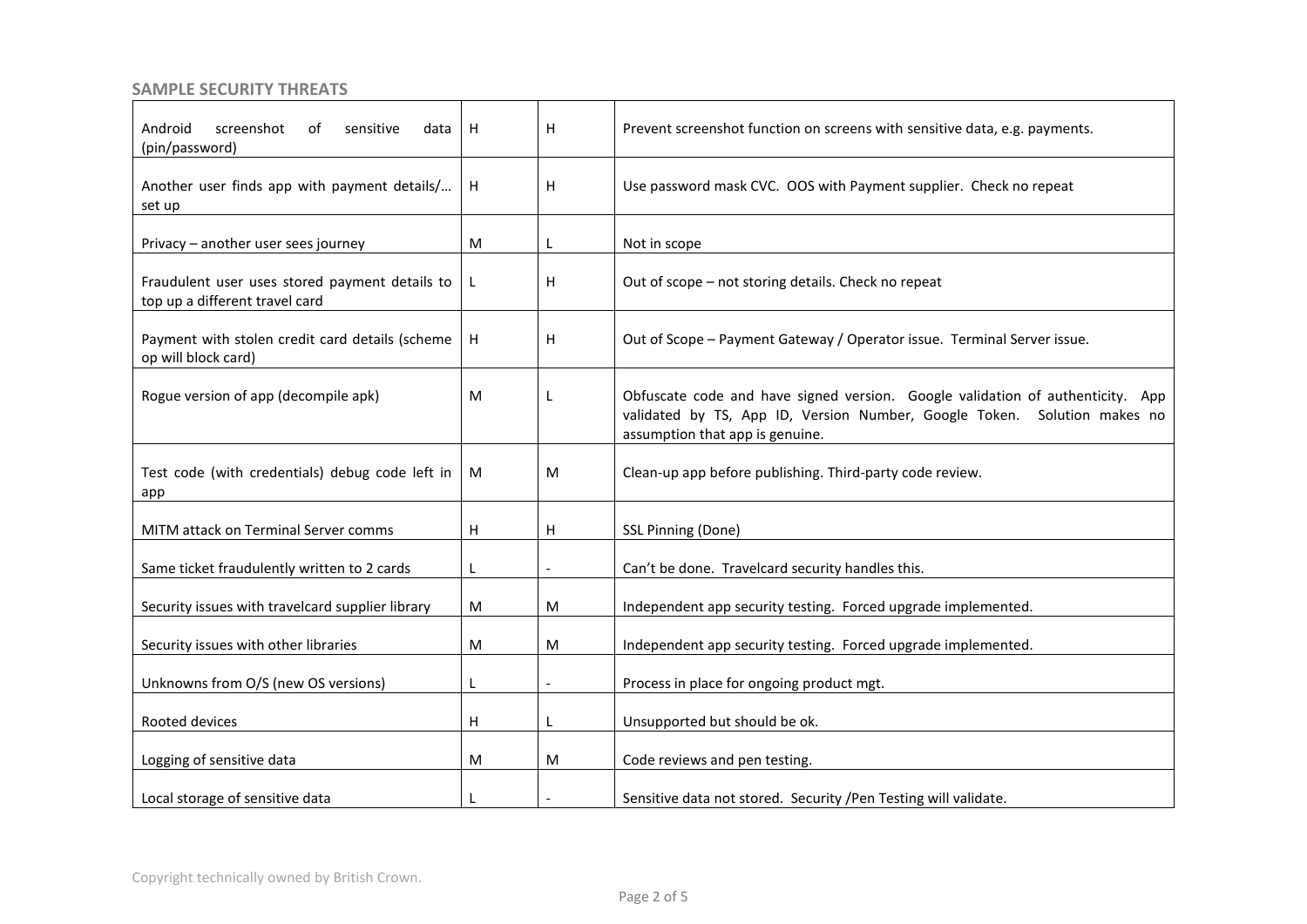| Reading from device RAM         | VL | VL | Reading from device RAM is now possible, but very unlikely.                                                           |
|---------------------------------|----|----|-----------------------------------------------------------------------------------------------------------------------|
| Somebody spoofs a payment token |    | M  | Single event unlikely and the terminal server will provide validation of payment vs<br>ticket selection and delivery. |
| Social Engineering Issues       | M  | Н  | To be reviewed with each customer deployment.                                                                         |

| <b>Risks Relevant to Server</b>                  | Prob | Impact | <b>Action / Mitigation</b>                                                                                                                                                  |
|--------------------------------------------------|------|--------|-----------------------------------------------------------------------------------------------------------------------------------------------------------------------------|
| MITM to Travelcard supplier Remote API           |      | H      | Certificate exchange between servers.                                                                                                                                       |
| MITM to payment gateway                          |      |        | Gateway uses token based security. Single token issued by supplier for solution. Look<br>at options for how token can be used - payment only. Check token can't be changed. |
| Denial of service attacks                        | н    | H      | Hosting service to cover this. Ensure hosting contract covers DDOS attacks.                                                                                                 |
| Injection attacks                                | н    | H      | Use appropriate libraries. Pen testing feedback.                                                                                                                            |
| Malformed data attack                            | н    | M      | Use appropriate libraries. Reject invalid data.                                                                                                                             |
| Very Long data attack                            | M    | M      | Configure framework appropriately. Validate schema, e.g max length                                                                                                          |
| Brute force attack on login passwords            |      | M      | Two factor authentication validated through third-party pen testing. Review hosting<br>password policy. Don't keep passwords where we don't need them, e.g. live service.   |
| Physical location - accesses machine as operator |      | H      | Robust selection of reputable hosting service. Managed service.                                                                                                             |
| Security risk for backup                         |      | H      | Regular data backups by reputable hosting service. Managed service. ITSO trial needs<br>backup (as any live deployment)                                                     |
| User uses same payment token twice               | M    | Н      | Can't be done - payment gateway will reject.                                                                                                                                |
| Rogue or competitor cloud app using backend      | M    |        | Make sure paid by server use, not app use / downloads. Using tokens so unlikely.                                                                                            |

Copyright technically owned by British Crown.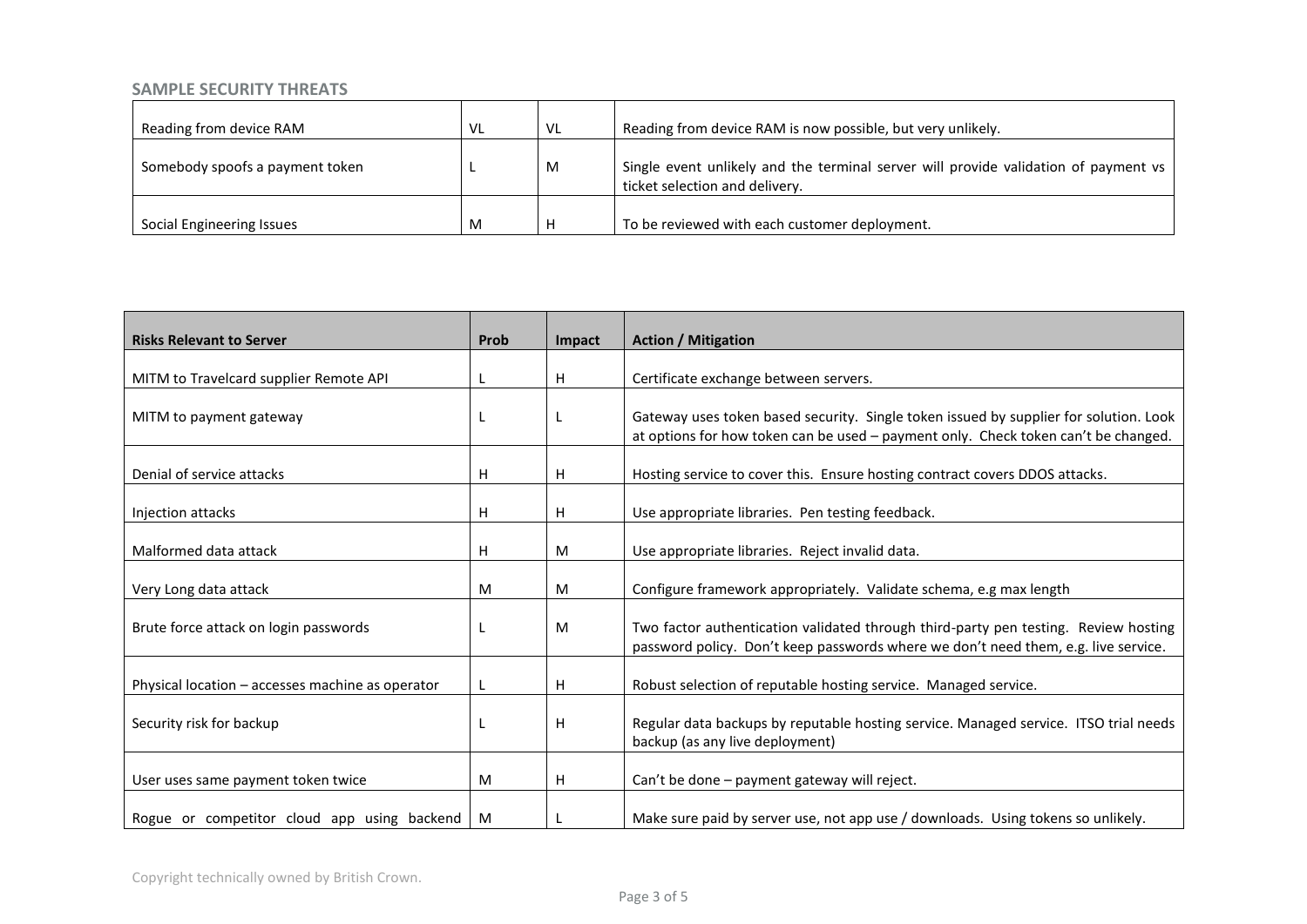| (Evolvi, transport API)                                                     |   |              |                                                                                                                                                                                                                              |
|-----------------------------------------------------------------------------|---|--------------|------------------------------------------------------------------------------------------------------------------------------------------------------------------------------------------------------------------------------|
| Attacker gets passwords                                                     |   | H            | Delegate to third-party? Operations procedures?                                                                                                                                                                              |
| Attacker sees logs                                                          | М | M            | Review of logging requirements. Pen / security testing & code reviews.                                                                                                                                                       |
| Sensitive information logged                                                | М | H            | Obfuscate any personal info in logs. E.g. email addresses.                                                                                                                                                                   |
| Test APIs / endpoints left in solution                                      | н | M            | Remove any test endpoints on deployment. Need mechanism for turning on/off                                                                                                                                                   |
| Insecure libraries                                                          |   | H            | Use Reliable Sources. Pen / Security Testing.                                                                                                                                                                                |
| Discovered insecurities in OS/frameworks                                    |   | $\mathsf{H}$ | Use Reliable Sources. Pen / Security Testing.                                                                                                                                                                                |
| Misconfiguration of server leaves security holes                            | н | H            | Pen testing                                                                                                                                                                                                                  |
| Clone server                                                                |   | L            | Security on source code. SSL Pinning, other checks in place, would need client.                                                                                                                                              |
| [Social engineering attack]                                                 |   | L            | To review with customer.                                                                                                                                                                                                     |
| Logging or storing personal data (DP Act)                                   |   | H            | Email addresses kept on server. Encrypt email addresses. Check requirements on<br>storing logs - assume forever. Check encryption.                                                                                           |
| - Disclaimers / EULAs                                                       |   |              |                                                                                                                                                                                                                              |
| - how long keep ? (min/max)                                                 |   |              |                                                                                                                                                                                                                              |
| Server / database being hosted in the incorrect<br>location / jurisdiction. | L | H            | Locate according to requirements.                                                                                                                                                                                            |
| Attacker changes product list                                               | н | H            | Validated during transaction process. Token used as part of purchase process.                                                                                                                                                |
| Payment with stolen credit card details (scheme op<br>will block card)      | H | M            | Back office association between payment and smart card ISRN. Transaction ref.<br>ECEBS / Service provider will handle stolen card issues to disable card. How do<br>Developers inform Travelcard Supplier of hotlisted card? |
| Attacker changing code on server                                            | L | H            | Security on hosting server. Risk passed to hosting.                                                                                                                                                                          |
| <b>Http Support - MITM</b>                                                  |   |              | Switch off http support. Disabled.                                                                                                                                                                                           |